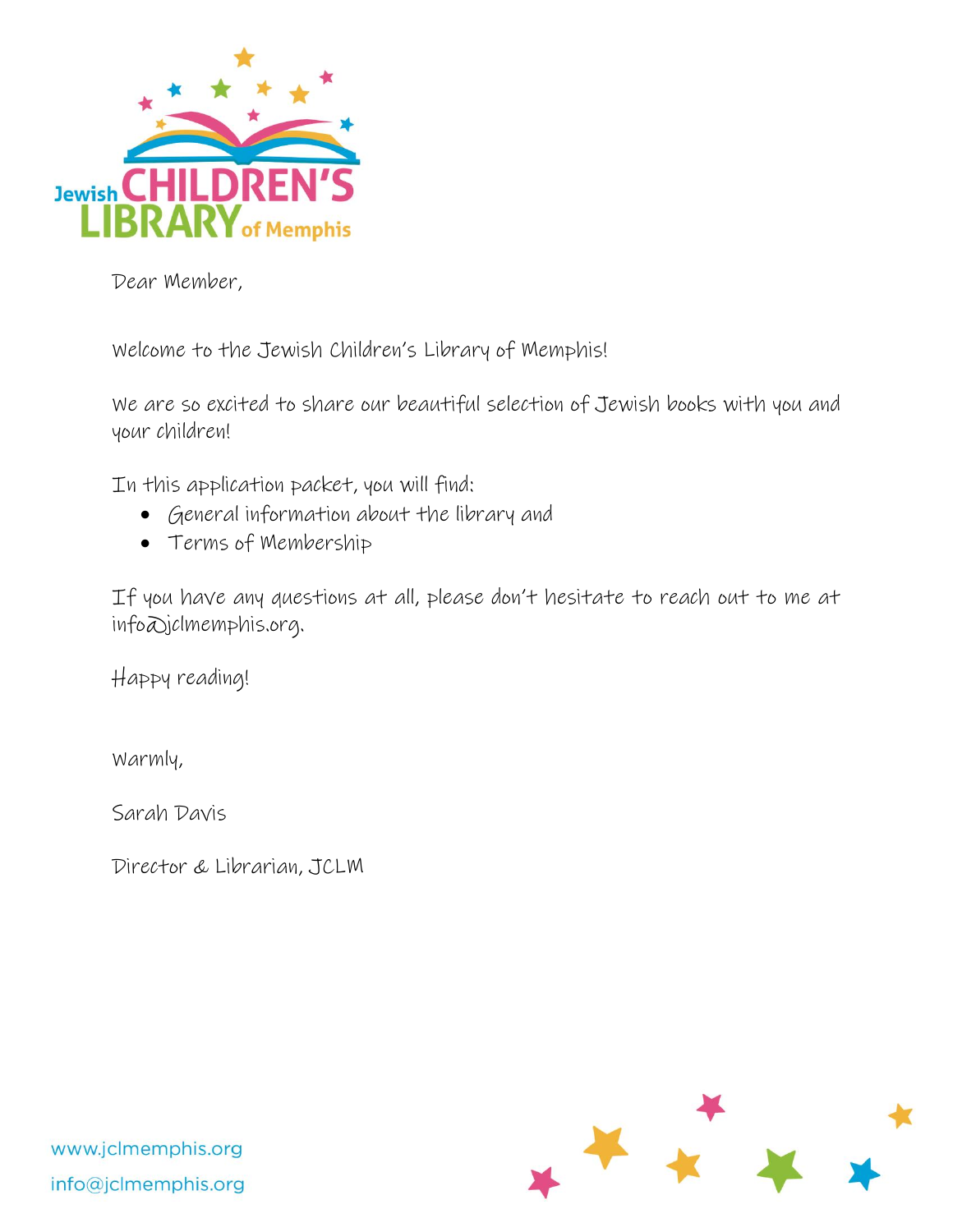

# GENERAL INFORMATION

## Description:

The JCLM is a lending library of high quality Jewish books for the children of the Memphis Jewish community. Currently, the library's selection of over 300 titles is for ages 0-12. We hope to have a section for teens as well in the very near future.

## Membership:

\$25.00 per family per year 7 books per family at a time (for 2 weeks)

# Hours:

Thursdays: 4:00 – 6:00 PM Sunday: 2:00 – 4:00 PM

Due to COVID, we will send out a sign-up form where each family will be able to reserve a 15-minute slot.

## Location:

5525 Yates Cove Memphis, TN 38120

## Contact:

Mrs. Sarah Davis [info@jclmemphis.org](mailto:info@jclmemphis.org) 347-698-8779

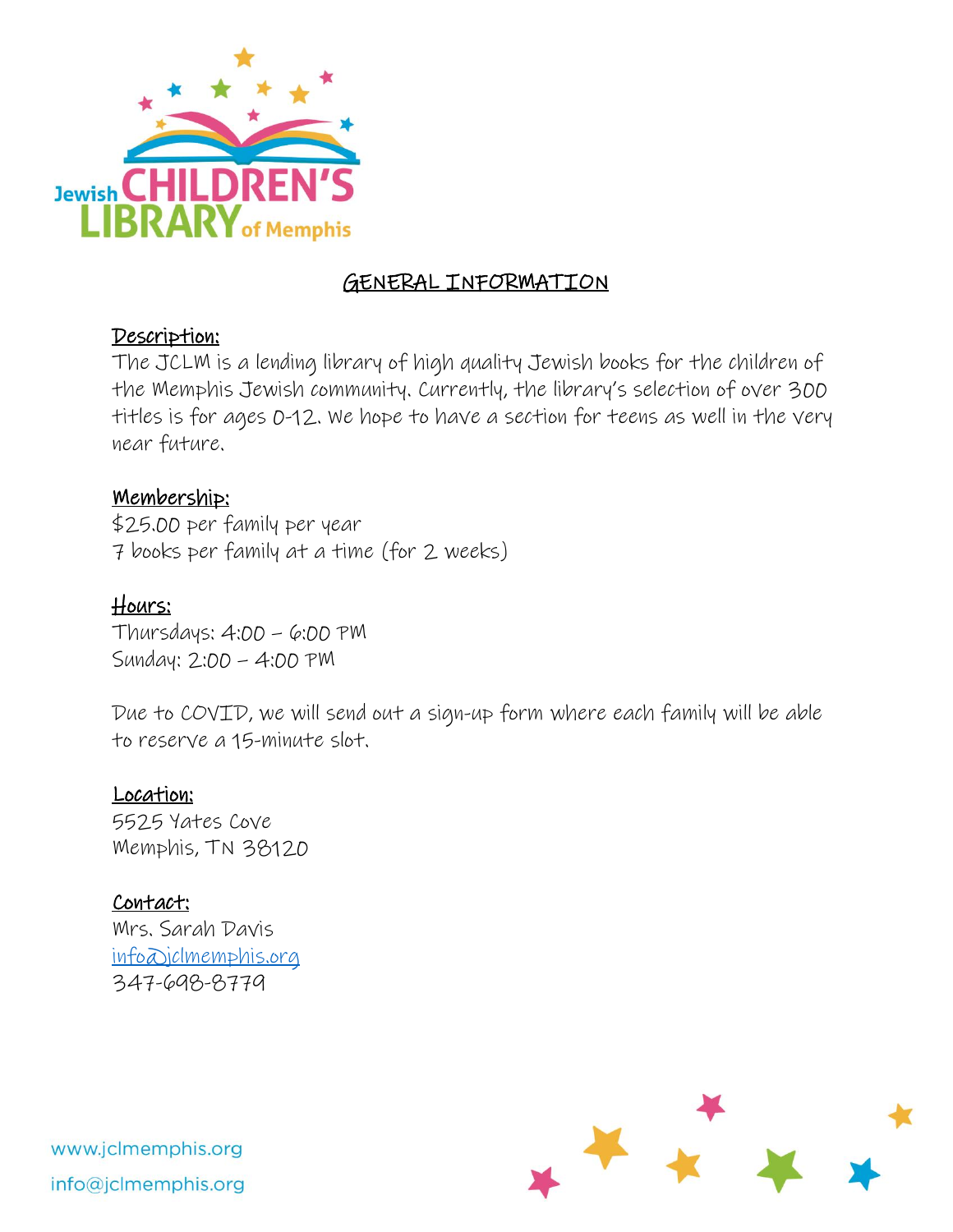

### **TERMS OF MEMBERSHIP**

The Jewish Children's Library of Memphis is presently located in the home of Menachem and Sarah Davis located at 5525 Yates Cove (the "Premises"). The provisions this agreement shall apply equally to any subsequent location of the Jewish Children's Library of Memphis.

Library members agree to adhere to all policies issued by the library and are responsible for all activities surrounding the use of their membership, including:

#### **ANNUAL MEMBERSHIP FEE:**

- **\$25** annual fee per family
- **7 books** checked out at a time per membership
- Library membership is non-transferable and not refundable.

#### **CHECKOUT/RENEWALS/HOLDS:**

- All books may be checked out for a two-week period.
- 1 renewal (for an additional two-week period) may be made either in person during library hours or by e-mailing the library (info@jclmemphis.org) 24 hours before the book is due. The email must include the adult member's full name and the Title and Author of the book. If the email does not include all of the required information, or is not received in time, the book may not be renewed and late fees will apply.

#### **BOOK RETURNS**:

- Members are required to return all materials on time.
- Books can be returned during library hours or placed in the book drop located outside the library entrance. The book drop is closed during library hours.
- Late returns will be tracked and fees will be assigned to membership accounts. See fine schedule listed below.
- Books not returned for more than 4 weeks past their due date will be considered lost and the replacement fee will be assigned to your account.



www.jclmemphis.org info@jclmemphis.org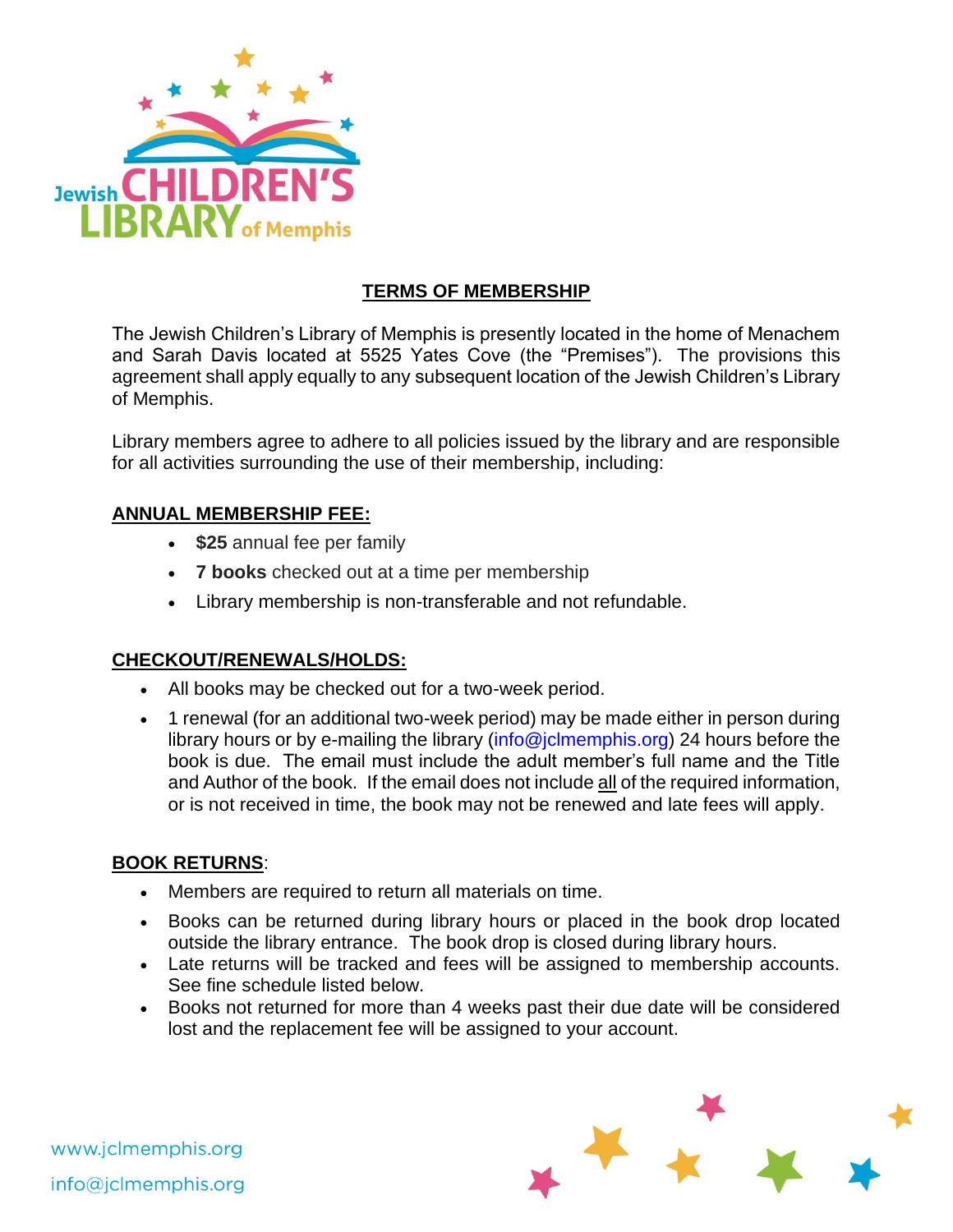

### **DAMAGES/REPLACEMENT:**

- Members are required to return all materials in the condition they were received. Any damage that occurs, including torn pages, torn cover, writing on pages, is the responsibility of the member.
- Damage repairs may not be made by members, but rather library staff must be informed of the damages at the time of return. Please do not tape or repair the book independently.
- A charge will be assessed for lost items or items damaged beyond repair.
- Members who pay for damaged or lost materials will have overdue fines associated with the item waived. The library will not issue refunds for lost items that are subsequently found.
- Parents/legal guardians assume responsibility for the condition of items checked out by anyone listed on their member account, even if the parent/legal guardian was not present at the time of checkout.

#### **FINES/FEES:**

Parents or legal guardians assume responsibility for fines and fees that accumulate from items checked out by children**.**

**Fine Per Week Overdue** - \$1.00

**Replacement Fee** - Book price + Binding Fee

**Damage** - Fee TBD By Library Staff

Library privileges will only be extended to accounts with balances less than \$10.

#### **LIBRARY POLICIES:**

• Any item that is left in the library will be held for thirty days. If not claimed, it will become hefker and the library will be authorized to dispose of the item. This also applies to private books that are left in the library.



www.jclmemphis.org info@jclmemphis.org